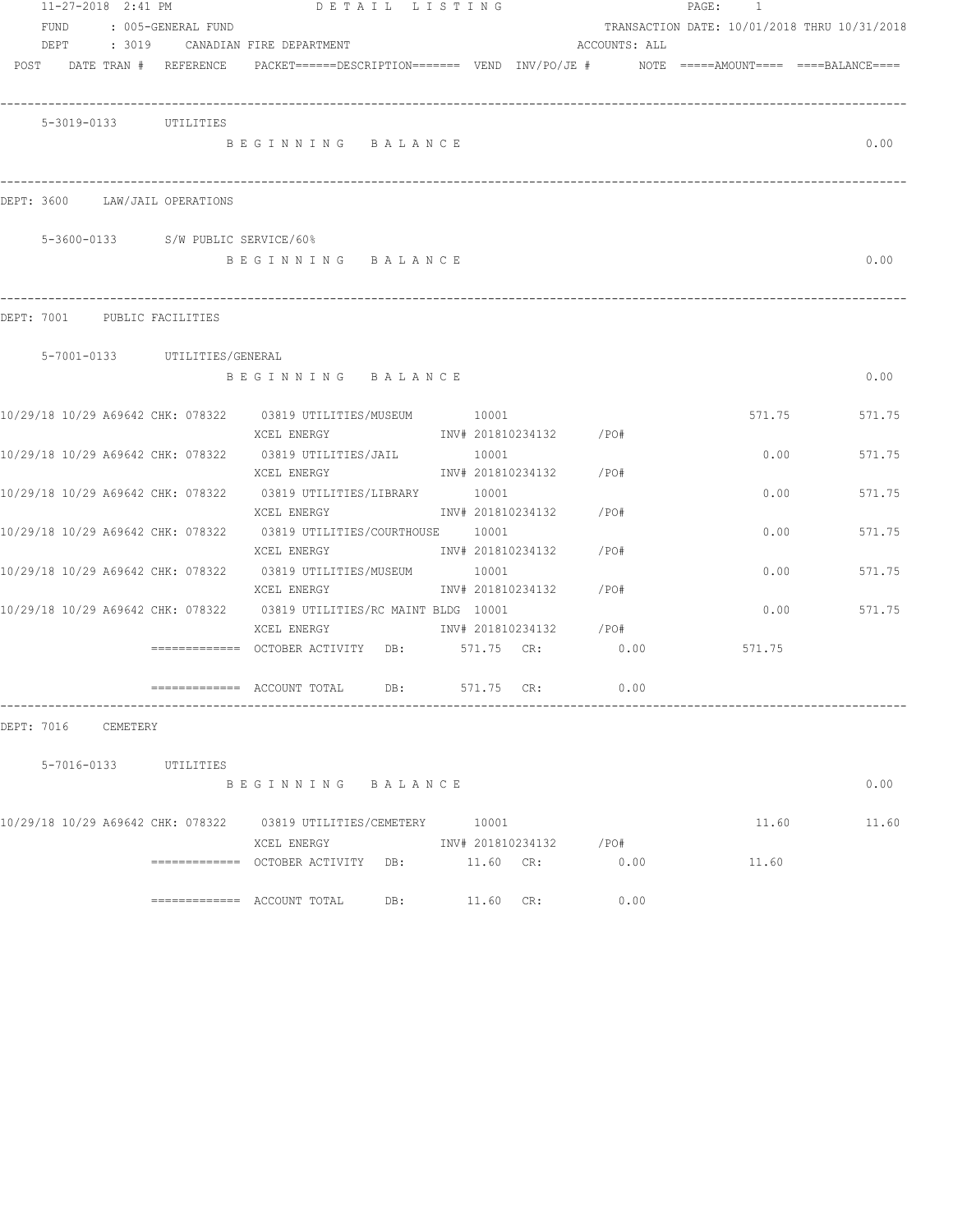| 11-27-2018 2:41 PM         |                               |  | DETAIL LISTING              |                                                                                                                 |        | PAGE: 2                                      |        |               |  |
|----------------------------|-------------------------------|--|-----------------------------|-----------------------------------------------------------------------------------------------------------------|--------|----------------------------------------------|--------|---------------|--|
| FUND<br>: 005-GENERAL FUND |                               |  |                             |                                                                                                                 |        | TRANSACTION DATE: 10/01/2018 THRU 10/31/2018 |        |               |  |
|                            |                               |  | DEPT : 7016 CEMETERY        |                                                                                                                 |        | ACCOUNTS: ALL                                |        |               |  |
|                            |                               |  |                             | POST DATE TRAN # REFERENCE PACKET======DESCRIPTION======= VEND INV/PO/JE # NOTE =====AMOUNT==== ====BALANCE==== |        |                                              |        |               |  |
|                            |                               |  |                             | 000 ERRORS IN THIS REPORT! $*-*-*-*-*-*-*-*-*-*-*-*-*-*-**$                                                     |        |                                              |        |               |  |
|                            |                               |  |                             | ** REPORT TOTALS ** --- DEBITS --- -- CREDITS ---                                                               |        |                                              |        |               |  |
|                            |                               |  |                             | BEGINNING BALANCES:                                                                                             | 0.00   | 0.00                                         |        |               |  |
|                            |                               |  |                             | REPORTED ACTIVITY:                                                                                              | 583.35 | 0.00                                         |        |               |  |
|                            |                               |  |                             | ENDING BALANCES:                                                                                                | 583.35 | 0.00                                         |        |               |  |
|                            |                               |  |                             | TOTAL FUND ENDING BALANCE:                                                                                      | 583.35 |                                              |        |               |  |
|                            | FUND: 010-AIRPORT             |  |                             |                                                                                                                 |        |                                              |        |               |  |
|                            | DEPT: 7010 AIRPORT            |  |                             |                                                                                                                 |        |                                              |        |               |  |
|                            |                               |  | 5-7010-0133 UTILITIES       |                                                                                                                 |        |                                              |        |               |  |
|                            |                               |  |                             | BEGINNING BALANCE                                                                                               |        |                                              |        | 0.00          |  |
|                            |                               |  |                             | TRANSWORLD NETWORK, CORP INV# 14467554-0307 / PO#                                                               |        |                                              |        | 110.08 110.08 |  |
|                            |                               |  |                             | ============ OCTOBER ACTIVITY DB: 110.08 CR: 0.00                                                               |        |                                              | 110.08 |               |  |
|                            |                               |  |                             | ------------- ACCOUNT TOTAL DB: 110.08 CR:                                                                      |        | 0.00                                         |        |               |  |
|                            |                               |  |                             | 000 ERRORS IN THIS REPORT! *-*-*-*-*-*-*-*-*-*-*-*-*-*-                                                         |        |                                              |        |               |  |
|                            |                               |  |                             | ** REPORT TOTALS ** --- DEBITS --- -- CREDITS ---                                                               |        |                                              |        |               |  |
|                            |                               |  |                             | BEGINNING BALANCES:                                                                                             | 0.00   | 0.00                                         |        |               |  |
|                            |                               |  |                             | REPORTED ACTIVITY:                                                                                              | 110.08 | 0.00                                         |        |               |  |
|                            |                               |  |                             | ENDING BALANCES:                                                                                                | 110.08 | 0.00                                         |        |               |  |
|                            |                               |  |                             | TOTAL FUND ENDING BALANCE: 110.08                                                                               |        |                                              |        |               |  |
|                            | FUND: 011-ROAD & BRIDGE PCT 1 |  |                             |                                                                                                                 |        |                                              |        |               |  |
|                            | DEPT: 4011 ROAD & BRIDGE 1    |  |                             |                                                                                                                 |        |                                              |        |               |  |
|                            |                               |  | 5-4011-0133 UTILITIES/PCT 1 |                                                                                                                 |        |                                              |        |               |  |
|                            |                               |  |                             | BEGINNING BALANCE                                                                                               |        |                                              |        | 0.00          |  |
|                            | FUND: 012-ROAD & BRIDGE PCT 2 |  |                             |                                                                                                                 |        |                                              |        |               |  |
|                            | DEPT: 4012 ROAD & BRIDGE 2    |  |                             |                                                                                                                 |        |                                              |        |               |  |
|                            |                               |  | 5-4012-0133 UTILITIES/PCT 2 |                                                                                                                 |        |                                              |        |               |  |
|                            |                               |  |                             | BEGINNING BALANCE                                                                                               |        |                                              |        | 0.00          |  |

FUND: 013-ROAD & BRIDGE PCT 3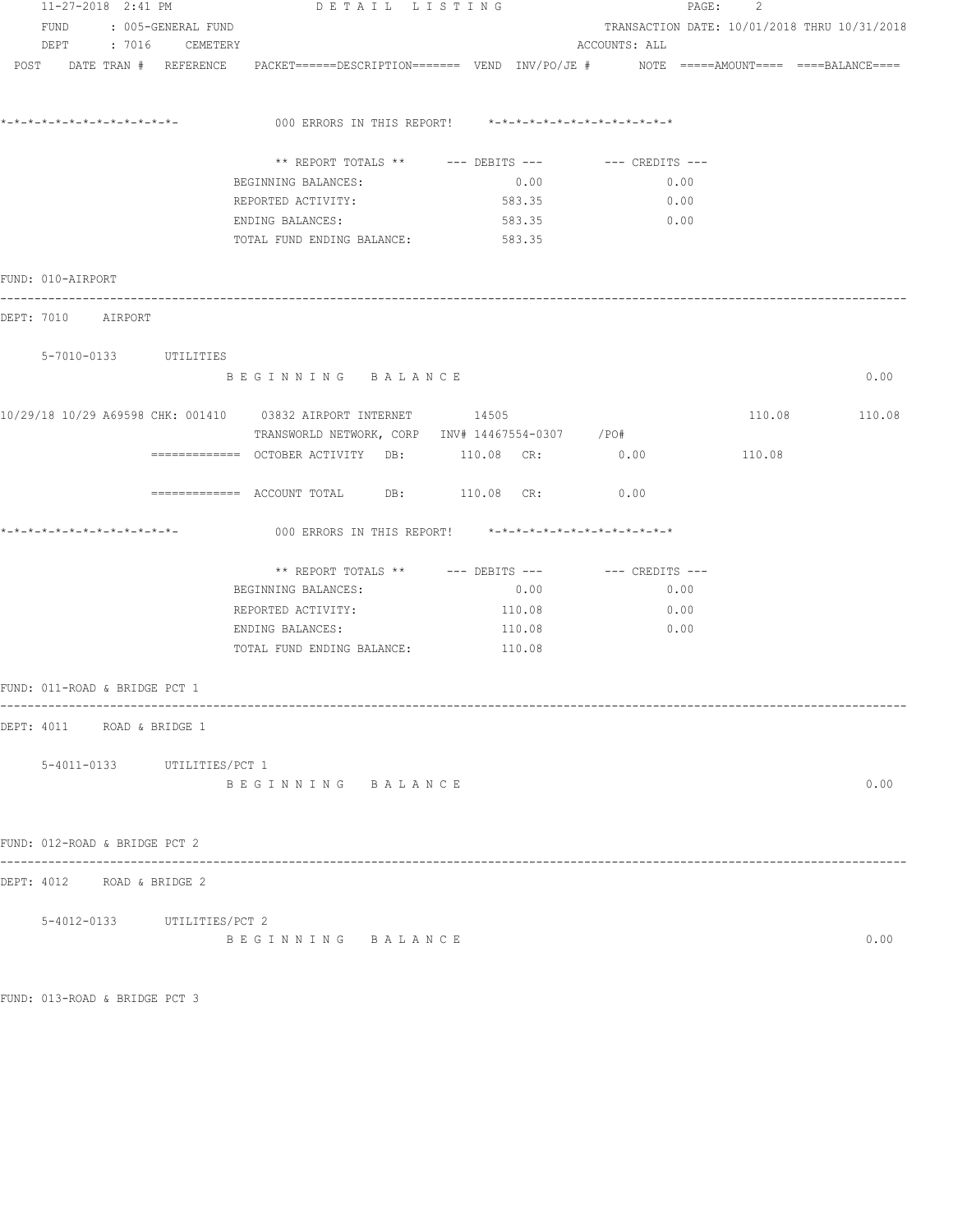|      | 11-27-2018 2:41 PM            |                                                                                                            | DETAIL LISTING    |  |               | PAGE: 3 |                                              |
|------|-------------------------------|------------------------------------------------------------------------------------------------------------|-------------------|--|---------------|---------|----------------------------------------------|
|      |                               | FUND : 013-ROAD & BRIDGE PCT 3<br>DEPT : 4013 ROAD & BRIDGE 3                                              |                   |  | ACCOUNTS: ALL |         | TRANSACTION DATE: 10/01/2018 THRU 10/31/2018 |
| POST |                               | DATE TRAN # REFERENCE PACKET======DESCRIPTION======= VEND INV/PO/JE # NOTE =====AMOUNT==== ====BALANCE==== |                   |  |               |         |                                              |
|      |                               |                                                                                                            |                   |  |               |         |                                              |
|      | 5-4013-0133 UTILITIES/PCT 3   |                                                                                                            |                   |  |               |         |                                              |
|      |                               |                                                                                                            | BEGINNING BALANCE |  |               |         | 0.00                                         |
|      |                               |                                                                                                            |                   |  |               |         |                                              |
|      | FUND: 014-ROAD & BRIDGE PCT 4 |                                                                                                            |                   |  |               |         |                                              |
|      | DEPT: 4014 ROAD & BRIDGE 4    |                                                                                                            |                   |  |               |         |                                              |
|      | 5-4014-0133 UTILITIES/PCT 4   |                                                                                                            |                   |  |               |         |                                              |
|      |                               |                                                                                                            | BEGINNING BALANCE |  |               |         | 0.00                                         |
|      |                               |                                                                                                            |                   |  |               |         |                                              |
|      | FUND: 016-CEMETERY            |                                                                                                            |                   |  |               |         |                                              |
|      | DEPT: 7016 CEMETERY           |                                                                                                            |                   |  |               |         |                                              |
|      |                               |                                                                                                            |                   |  |               |         |                                              |

5-7016-0133 UTILITIES

B E G I N N I N G B A L A N C E 0.00